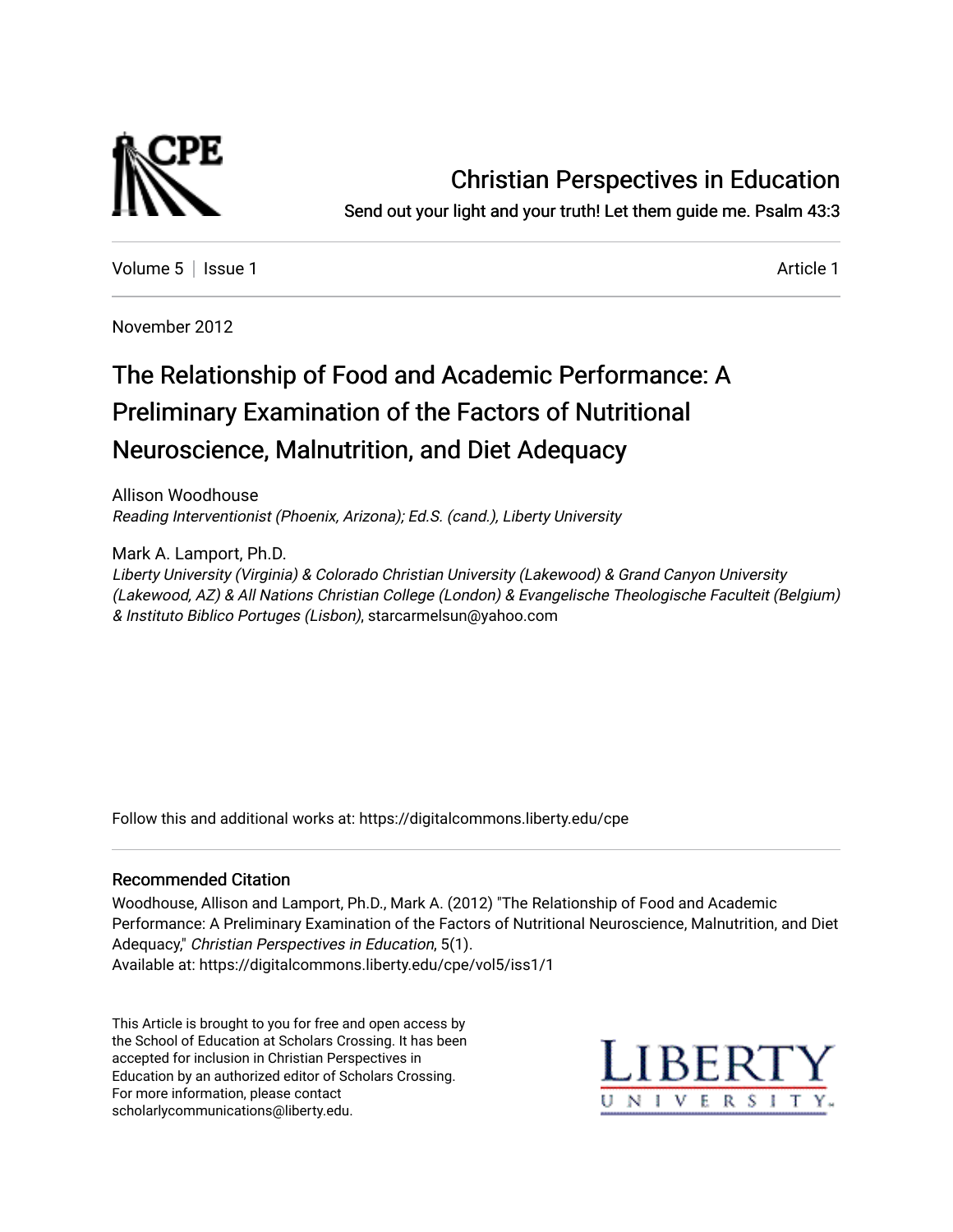## The Relationship of Food and Academic Performance: A Preliminary Examination of the Factors of Nutritional Neuroscience, Malnutrition, and Diet Adequacy

#### Cover Page Footnote

The authors wish to offer its deep appreciation to the anonymous peer reviewer and editor comments for thorough and vigilant suggestions for revision. We freely admit that our manuscript is significantly more enriched because of them.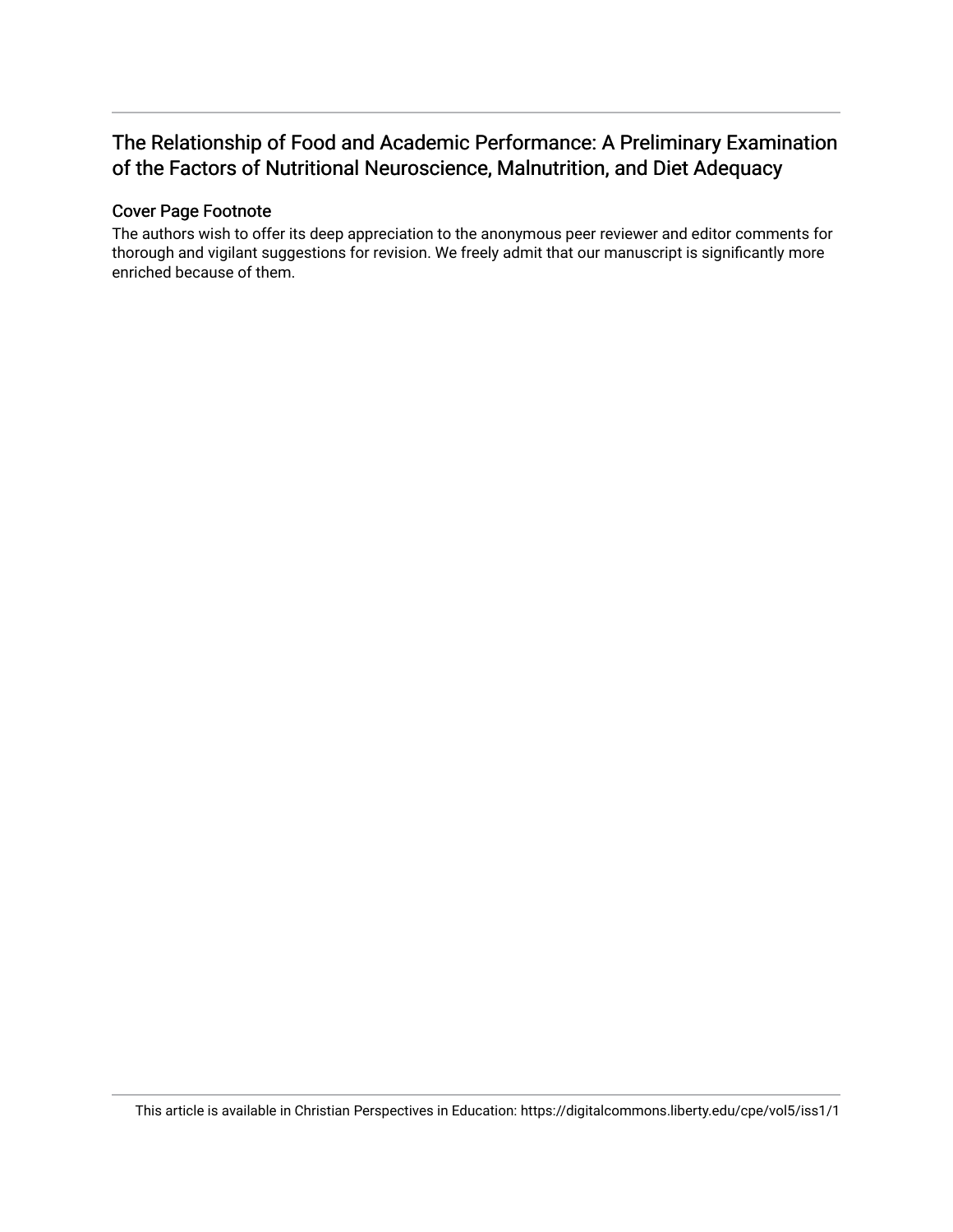### **The Relationship of Food and Academic Performance: A Preliminary Examination of the Factors of Nutritional Neuroscience, Malnutrition, and Diet Adequacy**

Adequate and sufficient healthy intake of food is essential to brain function (Bloom, 2009; Dauncey, 2009; Kazal, 2002; Shariff, Bond, & Johnson, 2000). Moreover, maximizing brain function is a prime factor in seizing appropriate cognitive capability – for example, ability to focus, comprehension, evaluation, and application – in learning (Kretchmer, Beard, Carlson, 1996; Schmitt, 2010).

This article addresses three aspects related to the food-learning relationship, including offering (1) a précis of the nutritional needs of the brain by analyzing research from cognitive neuroscience and healthcare fields; (2) an exploration malnutrition in terms of both over- and under-nutrition, and a discussion of the implications of malnutrition at different stages in development; and (3) a consideration of the effect of diet quality on academic achievement. Finally, a synthesis of these three aspects, a discussion of related learning theory and current debate, and practical implications for educational settings is tendered.

The topic is particularly relevant to Christian educators and others who wish to gain an interdisciplinary, sympathetic perspective on how basic human habits and behavior (food ingestion) affect the educational enterprise. All aspects of the human experience, which include physical, emotional, social, moral, and religious dimensions, are to be considered as Christian educators seek a holistic view of life.

#### **Defining Terms**

 Nutrition is the central variable in this discussion, so a basic understanding of several dietetic terms is essential. First, *malnutrition* is an imbalance between nutrients the body needs and those the body receives. Malnutrition can exist as *undernutrition,* which is a general and long-term deficiency of calories, or as its opposite, *overnutrition*. Though people experiencing overnutrition consume more than enough calories, they are often deficient in various nutrients, due often to diets that are comprised of nutrient-poor and energy-dense foods such as sugary soft drinks and fast-food items (Taras & Potts-Datema, 2005).

To study malnutrition, *diet quality –* an examination of the intake of nutrients, food groups, or a combination of both – is taken into consideration (Florence, Asbridge, & Veugelers, 2008). Diet Quality Indexes are used to examine nutrient adequacy and diet quality according to current dietary guidelines (Fungwe, Guenther, Juan, Hiza, & Lino, 2009; Kim, Haines, Siega-Riz, & Popkin, 2003). Finally, *nutritional neuroscience* is the study of the effects of food products on behavior and brain function (Dauncey, 2009).  $<sup>1</sup>$ </sup>

<sup>&</sup>lt;sup>1</sup> For a more in-depth study in these topics, see the following seminal works: Blackman & Kvasta (2010). *Nutrition psychology: Improving dietary adherence*, Jones & Bartlett; Contento (2011). *Nutrition education: Linking research, theory, and practice*, Jones & Bartlett; Jukes, Drake, & Bundy (2008). *School health, nutrition and*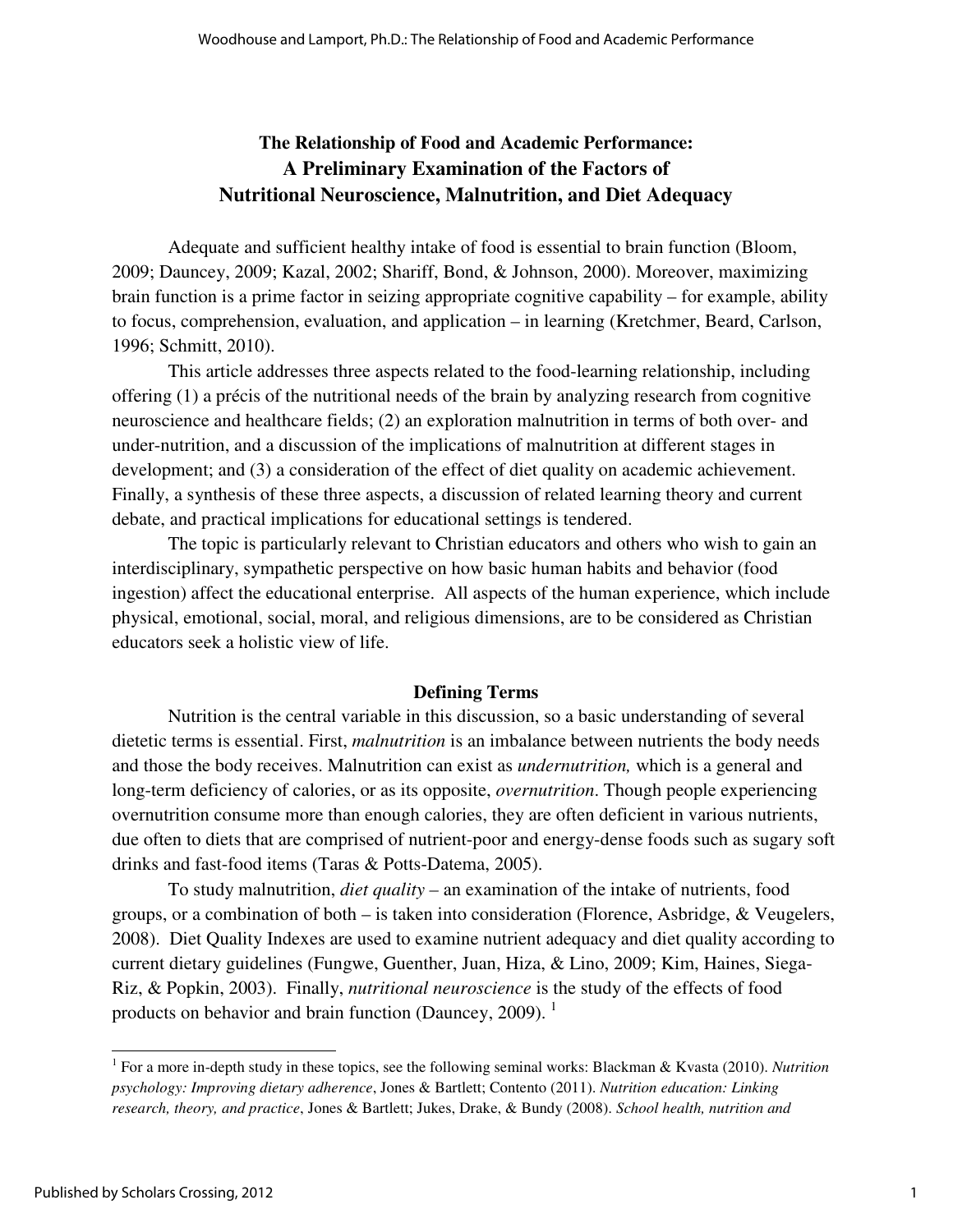#### **Paucity of Research on the Effects of Food in Childhood Learning**

Most might share these theoretical assumptions as a starting point for the relationship of food and learning: (1) that consistent consumption of an adequate, high-quality diet improves academic performance; (2) that a higher-quality diet corresponds to higher academic performance; and (3) that malnutrition contributes to the low levels of academic performance prevalent among children living in poverty. Yet, while there may be a consensus that food is essential to learning, there is little empirical research that examines the exact relationship between children's overall diet and academic achievement. Neither are the results conclusive in determining the precise nature and degree of the food-learning relationship (Gomez-Pinilla, 2008; Hollar, Messiah, Lopez-Mitnik, Hollar, Almon, & Agatston, 2010).

Controversy exists regarding the specific foods that comprise an adequate diet, the effect of food intake throughout development on immediate and ensuing academic outcomes, and the nature and extent of the relationship between nutrition and academic performance. The controversy seems to exist because of divergent conclusions that have emerged from various studies. Some of these studies may have such mixed results because of the research design difficulties. Another likely explanation for lack of concrete knowledge about the causal effects of nutrition on the brain and academic achievement is that designing randomized control trials (RCTs) to study the effects of specific nutritional aspects is difficult (de Jager & Kovatcheva, 2010; Paus, 2010; Schmitt, 2010). Many RCTs either are too short in duration, too narrow in focus, or too small in sample size, or utilize measurement tools that are too unreliable and subjective to generalize about nutrition's long-term effects on broad populations.

Studies using other methods often have complex confounding variables that compromise the validity of the study's results. Statistical manipulation is necessary to control for extraneous variables, which maintains internal validity, but often shifts the study's conclusions from authentic correlations to theoretical inferences (Frongillo, Jyoti, & Jones, 2006; Schmitt, 2010).

Thus, while a controversy persists in some quarters of the debate of food and academic performance, we tend to take the side of sound conclusions from a number of studies which demonstrate the positive correlation of healthy food intake and increased academic performance. These conclusions guide the remainder of this article.

#### **The Implications of Learning Theories for Food and Academics**

Various learning theories contribute to one's understanding of the effect of food on the process and ability of students to learn effectively.

*education for all: Levelling the playing field*, *CABI*; Lieberman, Kanerek & Prasad (2005). *Nutritional Neuroscience*, Boca Raton, FL: Taylor & Francis; Robertson (2009). Safety, Nutrition and Health in Early *Education*, Cengage Learning; Worobey, Tepper & Kanarek (2006). *Nutrition and behavior*: A multidisciplinary approach, Cambridge, MA: CABI Publishing.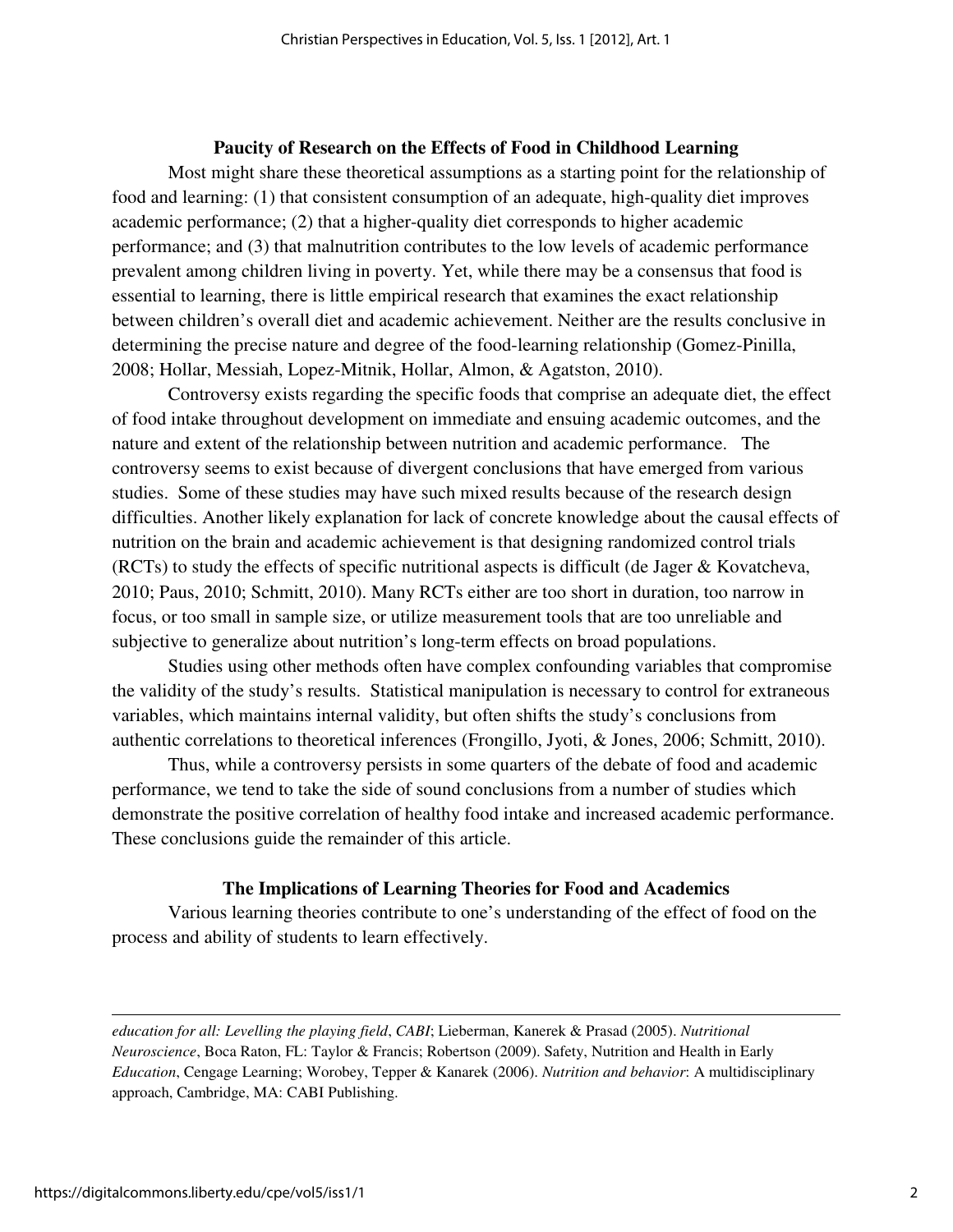#### **Maslow and One's Individual Need for Achievement**

 Abraham Maslow's (1943) hierarchy of needs organizes human needs from basic to sophisticated levels. In order of increasing importance, the clusters of needs included in Maslow's hierarchy are physiological needs, safety needs, belongingness and love needs, esteem needs, and the need for self-actualization. Maslow (1943) describes the body's physiological need for food, especially in terms of maintaining homeostasis of water, salt, macronutrients, vitamins, minerals, and temperature within the bloodstream. He elaborates,

 "Undoubtedly these physiological needs are the most pre-potent of all needs…If all the needs are unsatisfied, and the organism is then dominated by the physiological needs, all other needs may become simply non-existent or be pushed into the background…for consciousness is almost completely preempted by hunger. For the chronically and extremely hungry man…life itself tends to be defined in terms of eating. Anything else will be defined as unimportant" (p. 373-374).

In contrast to the directive authority of food, achievement is among the least potent of needs. According to Maslow, "all people in our society…have a need *or desire* for self-esteem …that is soundly based upon real capacity, achievement, and respect from others" (p. 381, italics added). It is important to note Maslow's postulation that once needs on one level are satisfied, needs at higher levels emerge and dominate the organism's thoughts and behaviors. Therefore, according to Maslow's hierarchy, the need or desire for achievement will not drive a person's thoughts and behaviors until needs on the lower levels have been satisfied.

As a result, the cognitive processes and behaviors associated with the more sophisticated levels on the hierarchy cannot be achieved; great academic performance cannot be expected from students experiencing basic needs deprivation. While Maslow's hierarchy offers an expository connection between food and learning, it also raises three germane questions: (1) What must be consumed to meet basic physiological needs?; (2) Do certain diets meet basic needs better than others?; and (3) Can people surpass their basic needs, thereby enabling themselves to reach superior achievement on subsequent hierarchal levels?

Maslow's hierarchy of needs provides a framework for understanding a fundamental link between food and academic performance. At a very basic level, humans who have not met their basic nutritional needs cannot attain needs at the higher levels. Vygotsky, however, adds another layer of understanding with his apt consideration of the socio-cultural dynamics germane to this topic.

#### **Vygotsky and One's Cultural Need for Achievement**

 Nutrition and academic performance are affected by an array of sociocultural factors. Distinct differences in nutrient consumption appear both internationally and among population subcultures because of food availability, preference, and social norms; these dietary trends are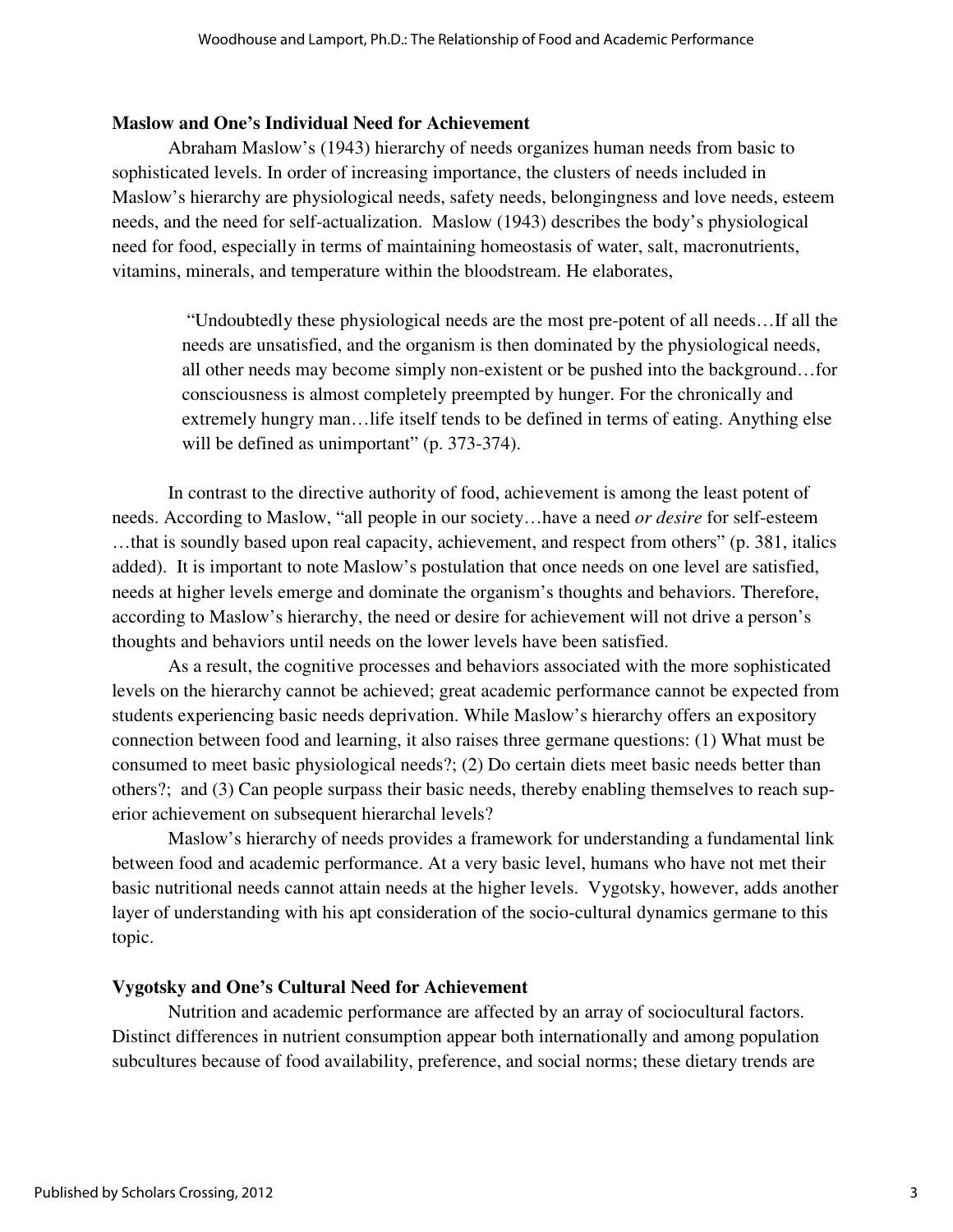especially prominent in comparisons of socioeconomic status and ethnicity. Likewise, academic performance varies greatly among cultures and subcultures.

Vygotsky and the socioculturalists explain these phenomena by saying that a person's context shapes his or her behavior, such as by influencing eating habits and determining priorities in learning. They argue, "a culture defines what knowledge and skills children need to acquire" and that values and processes "differ among different races, social classes, dual-career versus one-career families, rural versus urban communities, single-parent versus two-parent families, and so on" (Vygotsky, 1978, p. 47, 50). Sociocultural factors will be more thoroughly examined through the discussion of malnutrition on academic performance.

Maslow and Vygotsky provide a context for physiological and cultural approaches for how food affects human brain function and capability as well as sociocultural attitudes toward food and academic performance.

#### **Other Theories**

The study of nutrition requires an understanding of biological processes as well as a consideration of sociocultural factors. Theories with an established biological foundation include ethology, which studies the biological basis of development, and information-processing, which examines the network of brain activity during cognition. Historically, ethology has studied behavior from an evolutionary perspective however, contemporary ethologists focus on "the immediate causes of behavior" and most studies investigate "cells, neural impulses, and hormones" (Miller, 2011, p. 328).

Closely related, information-processing theorists generally agree "knowledge is represented by patterns of activation across units" in the brain (Miller, 2011, p. 298). The nutritional needs of the brain to carry out the neurological functions described by ethologists and information-processing theorists is a major focus of this article and will be carefully considered when nutritional neuroscience is examined.

#### **A Preliminary Inquiry into Factors of Food and Academic Performance**

The question posed then is this: "To what extent does food impact academic performance?" To answer this question, we will summarize three topics of interest regarding the relationship between food and academic performance: nutritional neuroscience, malnutrition, and diet adequacy.

#### **Nutritional Neuroscience**

 The architecture of the brain is made up mainly of nerve cells (*neurons*) and their supporting glial cells; cognition occurs through activity within the brain's structure. A baby's brain starts to develop three weeks after conception, when neurons begin to form and to multiply (Healy, 2004). Neurons develop rapidly from the second trimester of pregnancy through the first year of life so that by age one, a baby has about 100 billion neurons and will maintain roughly the same amount through adulthood (Healy, 2004; Paus, 2010).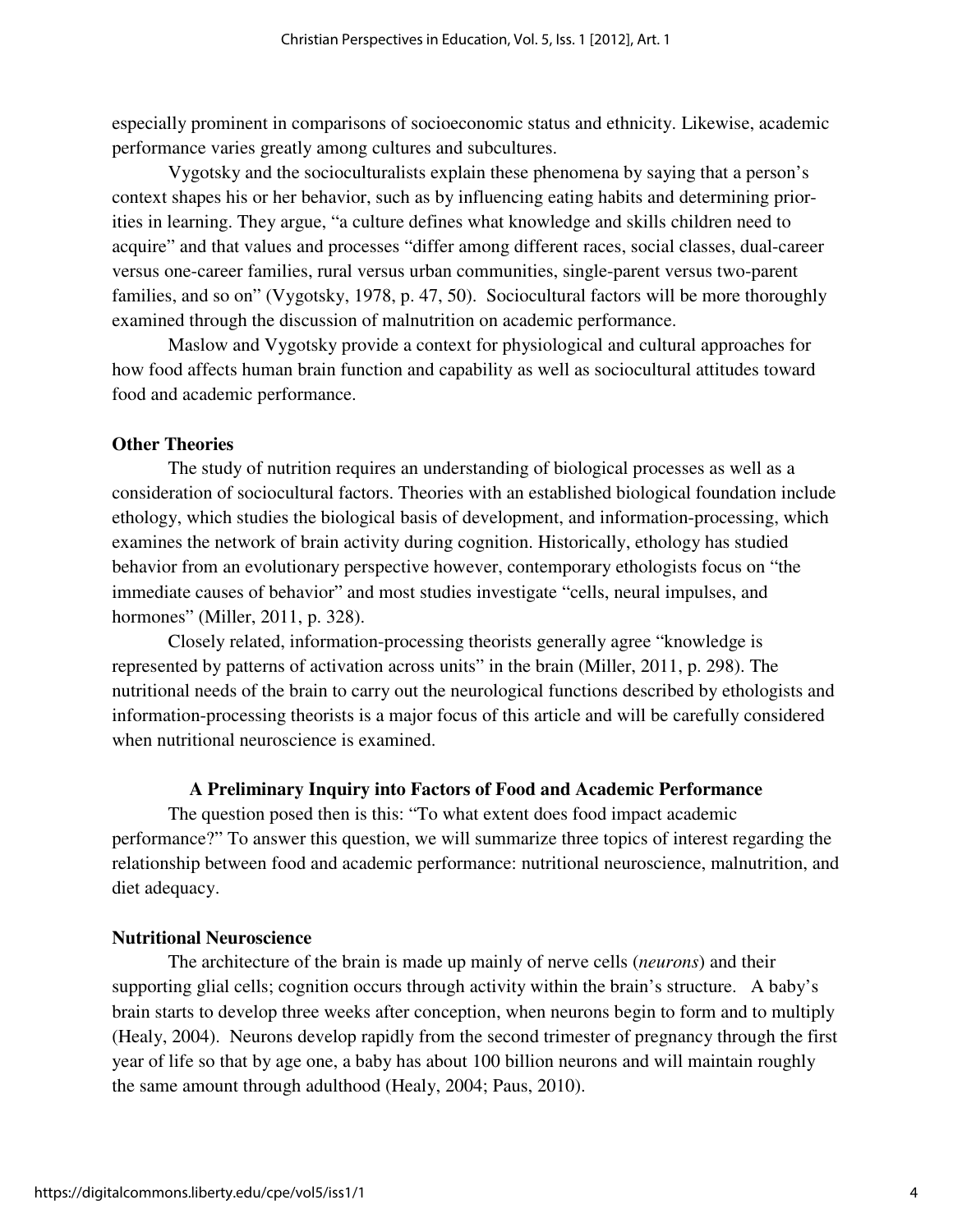Though stable in number, these neurons continue to grow and to change dramatically based on the unique activities they are stimulated to undertake. In order for any human action to occur, neurons must communicate with each other. Communication between neurons (*neurotransmission*) happens when one neuron's axon sends information out if its cell and another neuron's dendrite picks up the information. The links between axons and dendrites (*synapses*), and this neural network make up the white matter (WM) of the brain (Paus, 2010).

The number of synapses varies greatly by individual and throughout development, but it is estimated that each neuron has about 2,500 synapses at birth, 15,000 synapses as toddlers, and an average of 2,000 synapses by school-age and beyond (Gopnick, et al., 1999). The number of synapses decreases as connections become more efficient and networks of connections become more permanently established. During cognition, each activated synapse fires about 200 times per second (Kagan, 2009).

 Given its 100 billion neurons, each with about 2,000 synapses firing around 200 times per second, it is clear that the brain is a bustling place and that cognition is an energy-expensive activity. In fact, the brain accounts for only about 2% of a person's body weight, but consumes between 20-30% of the body's available energy and oxygen (Gustafson, 2010). This is because active neurons burn fuel to function. As they develop, children's brains are more active than adult brains: at three months, sensorimotor functions dominate infants' mental activity; when toddlers are two years old, their brain activity reaches adult levels; and children from age three through adolescence have brains that are nearly twice as active as adults' (Gopnick, et al., 1999).

 All cells in the human body – including neurons and glial cells – derive energy from food calories in the form of macronutrients: carbohydrates, proteins, and fats (alcohol is also a source of energy, but is not considered a macronutrient because the body does not need it for survival). Before cells can gain energy from food, it must be converted into simple sugars, especially in the form of glucose, a simple sugar that is the primary source of fuel for the brain, nervous system, and red blood cells, and a preferred energy source for all other bodily cells and tissues (Davis & Melina, 2010; Graham, 2006). Carbohydrates provide the most efficient source of energy for the body because they easily break down into simple sugars and are quickly converted to glucose in the liver. Using either protein or fat for energy requires extra work during conversion to glucose, produces toxic by-products, and depletes the body of protein and fat needed for other bodily functions (Davis & Melina, 2010; Graham, 2006).

The World Health Organization (WHO) recommends 55-75% of humans' calories come from carbohydrate; however, the recommendation for carbohydrate intake based on the Dietary Guidelines for Americans, at 45-65%, is slightly lower. Likewise, U.S. dietary guidelines recommend a higher ratio of calories coming from fat (25-35%) and protein (10-30%) than those of the WHO (U.S. Department of Health and Human Services [USDHH] and U.S. Department of Agriculture [USDA], 2005). The minimum carbohydrate intake required for fundamental brain function is 130 grams (roughly 520 calories) per day (Davis & Melina, 2010).

Food also fortifies the body with micronutrients (vitamins and minerals) that are involved with a variety of processes that promote "neuronal survival" (Paus, 2010, p. S30). In addition,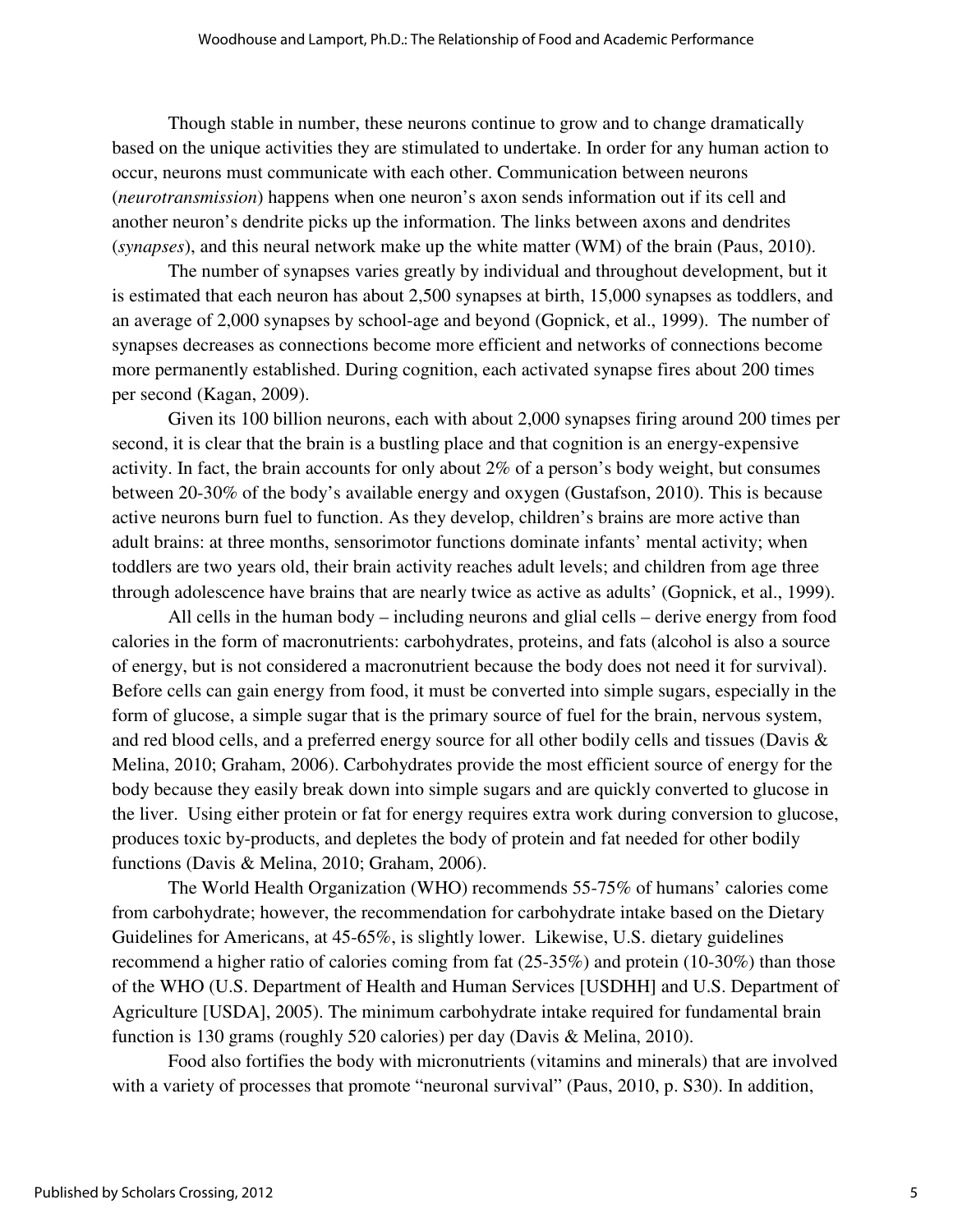micronutrients synthesize brain chemicals called neurotransmitters that are responsible for carrying information across synapses, and support efficient transmission along these pathways (Gomes-Pinilla, 2008). Neurotransmitters "influence mood, sleep patterns, and thinking. Deficiencies or excesses of certain vitamins or minerals can damage nerves in the brain, causing changes in memory, limiting problem-solving ability, and impairing brain function" (Gustafson, 2010, p. 351).

As an energy-expensive organ, the brain requires adequate energy in the form of glucose and sufficient nutrients to function properly. The brain's energy needs are elevated throughout childhood, which suggests a more crucial need for suitable nutrition during development. The technologies that allow scientists to monitor energy metabolism in the brain provide detailed information about brain activity in various cognitive processes. In relation to academic achievement, some studies imply that students with an insufficient glucose supply or nutrient deficits will have compromised cognitive potential (Helland, Smith, Saarem, Saugstad, & Drevon, 2003; Schmitt, 2010).

#### **Malnutrition**

**Prenatal and Early Childhood Undernutrition.** Based on the well-documented exponential growth and development of neurons and synaptic networks in children's young brains, it has been widely inferred (Allen, 1990; Dobbing, 1985; Prince & Howard, 2002) that there are critical periods in children's development when good nutrition is especially vital to healthy brain development. Other researchers (Healy, 2004), however, note the brain's ability to reroute itself and point to inconsistent results and alternative explanations to challenge studies that indicate concrete critical periods. Despite inconclusive evidence about the existence and nature of critical periods, it is accepted that sufficient pre- and post-natal calorie consumption is essential to proper brain development in infants.

Furthermore, research suggests that deficiencies in certain nutrients during children's early years impair cognitive function, including: folic acid (Gomez-Pinilla, 2008; Healy, 2004), iodine (Kretchmer, Beard, & Carlson, 1996), essential fatty acids (Gomez-Pinilla, 2008; Helland, Smith, Saarem, Saugstad, & Drevon, 2003), and iron (Allen, 1990; Kazal, 2002; Kretchmer, et al., 1996; Osendarp, Murray-Kolb, & Black, 2010). The extent of cognitive damage depends on the severity and duration of malnutrition and on the timing of malnutrition in relation to development (Gustafson, 2010).

**Later Childhood Undernutrition.** After roughly age three, when synapse development slows and synaptic pruning begins, concern about developmental malnutrition is lessened (Prince & Howard, 2002). However, voluminous research indicates that children living in poverty and underdeveloped countries remain at high risk for cognitive impairment and lower academic achievement. It is understood that children of low socioeconomic status often do not have consistent access to sufficient food; their brains, therefore, are starved, short- or long-term, for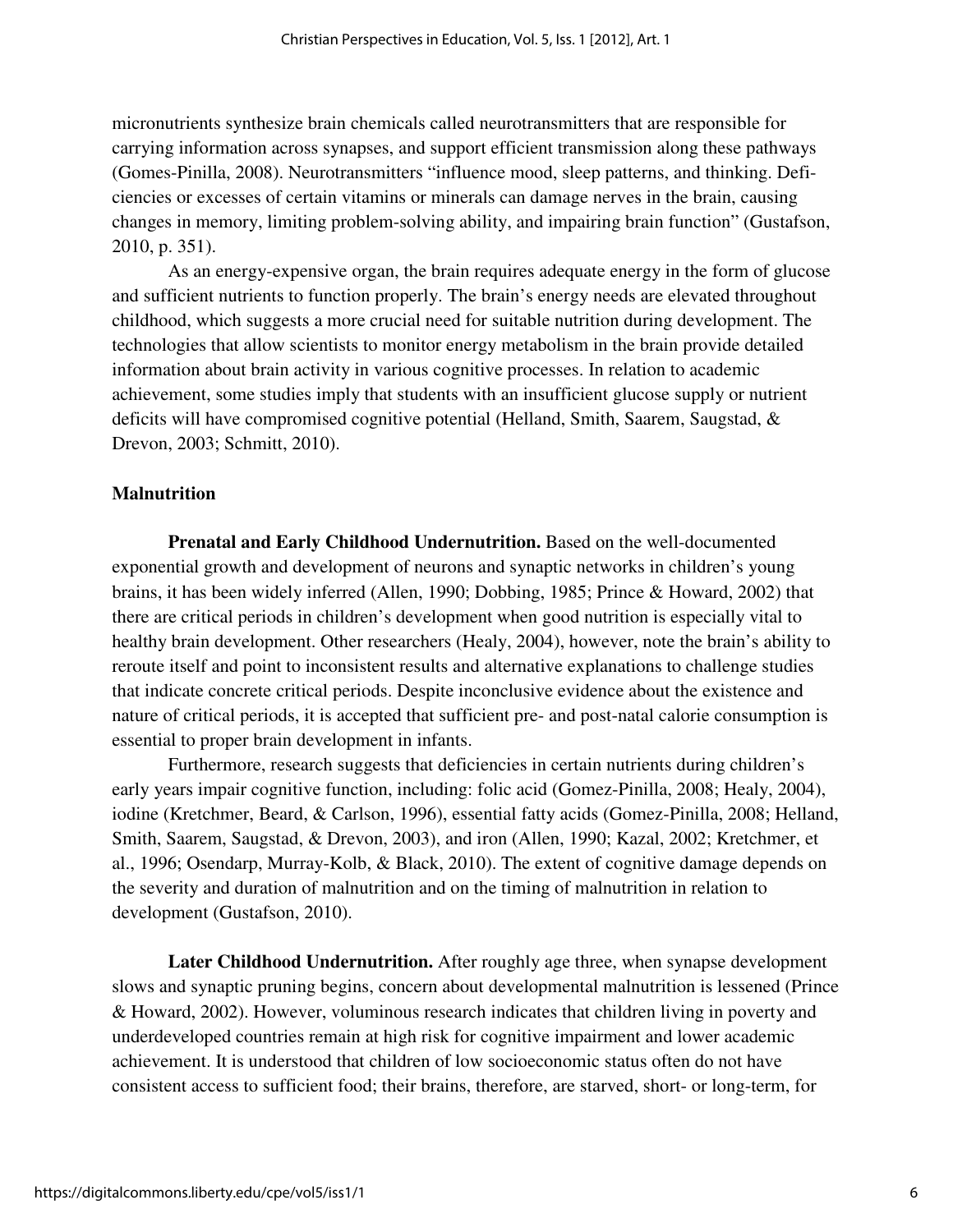the energy and nutrients needed to function properly. Even after controlling for confounders, studies have significantly correlated food insecurity to poor mathematics and reading performance; long-term food insecurity appears to amplify academic shortfalls while becoming food secure reverses such deficits (Hollar, Messiah, Lopez-Mitnik, Hollar, Almon, & Agatston, 2010).

Conversely, food stamp participation is correlated to improvements in standardized assessment scores in reading and math (Frongillo, et al., 2005). Such studies provide compelling evidence that consistent access to and consumption of nutritious food has a significant impact on learning, and have profound implications for the nearly 11% of U.S. students who live in poverty (Armstrong, 2010). These severe repercussions are well summarized in cognitive psychologist Mark Kishiyama's statement, "The neural systems of poor children develop differently from those of middle-class children, affecting language development and 'executive function,' or the ability to plan, remember details, and pay attention" (Armstrong, 2010, p. 50).

 Children in developing nations face similar challenges regarding food scarcity and consequential nutrient deficiencies. For example, Sigman, Neumann, Jansen, and Bwibo's (1989) research on malnutrition and cognition in Kenyan schoolchildren found that children with more adequate diets had significantly higher scores on cognitive skill assessments, "regardless of the social and economic resources of the family" (p. 1471-1472).

Likewise, in Malaysia, a country in Asia, the continent where more than two-thirds of the world's malnourished children reside, associations have been found between poor nutrition and low school achievement (Shariff, Bond, & Johnson, 2000), though a similar study recently found such a correlation statistically insignificant (Ong, Chandran, Lim, Chen, & Poh, 2010). Each study controlled for confounding variables and environmental factors, thereby suggesting an independent link between nutrition and academic performance.

**Childhood Overnutrition.** While caloric deficits have negative consequences on cognitive function and academic performance as described above, research indicates that an excess of calories is also correlated with effects of relevant harm. Specifically, regular caloric surpluses can "reduce synaptic plasticity and increase the vulnerability of cells to damage by causing freeradical formation" (Gomez-Pinilla, 2010). Taras and Potts-Datema (2005) reviewed nine scholarly articles to examine the possible link between obesity and school attendance, academic achievement, and cognitive ability among schoolchildren aged 5-18; each of the nine studies found significant associations between obesity and reduced attendance, poor academic achievement, or impaired cognitive skills.

Recent longitudinal research studied the effects of an obesity prevention intervention consisting of nutritional and exercise components on academic performance, and found the intervention group participants had significantly higher math scores than the control group, regardless of ethnic background and other potentially confounding variables (Hollar, et al., 2010). It is unknown whether obesity is a cause or a symptom of poor academic performance. Some research points to the social-emotional factors associated with childhood and adolescent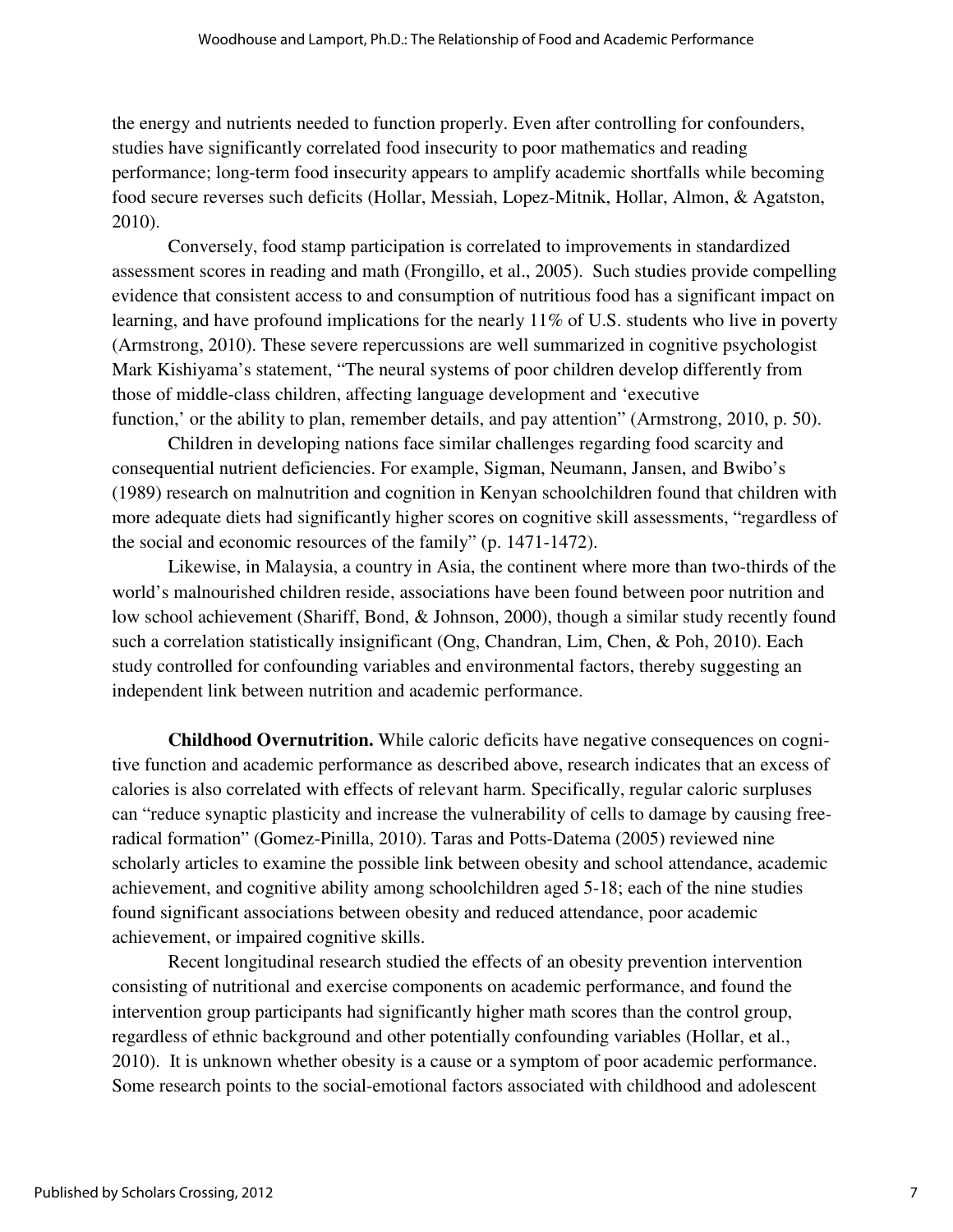obesity, and argue that being overweight leads to a host of mental health issues and low selfesteem, which in turns leads to increased absenteeism, and consequently to poor academic performance. The theoretical assertion that "poor school performance increases the risk of adolescents' being overweight, which, in turn, causes poor school performance" has been supported by recent research (Cho, Lambert, Kim, & Kim, 2009). Regardless of whether it is obesity or substandard academic performance that is the catalyst, there is a clear correlation between the two factors.

#### **Diet Quality**

 In contrast to studies on malnutrition, which typically involve subjects who are severely undernourished due to long-term macronutrient deficiency, consideration of diet quality allows researchers to analyze the dietary composition of relatively well-nourished subjects. Diet quality is typically measured using the Healthy Eating Index (HEI) or the Diet Quality Index-International (DQI-I) (Fungwe, Guenther, Juan, Hiza, & Lino, 2009; Kim, Haines, Siega-Riz, & Popkin, 2003). The HEI, prominently used in the United States, measures diet quality based on the USDHH & USDA recommendations for consumption from each food group. Alternatively, the DQI-I is used internationally to measure dietary adequacy (sufficient energy and nutrients), variety (diversity among food groups), balance (macronutrient ratios), and moderation (restriction of less nutritious foods), and is thought to provide a more comprehensive analysis of dietary intake (Florence, et al., 2008).

A 2009 analysis conducted by the USDA found that American children aged 2-17 consume diets that are only about half as nutritious as recommended (Fungwe, et al., 2009). Largely, American children do not consume enough fruit, vegetables, whole grains, and legumes, and consume too much saturated fat, sodium, and extra calorie-foods (Fungwe, et al., 2009). These findings were consistent regardless of income level (Guenther, Juan, Lino, Hiza, Fungwe & Lucas, 2008). Poor diet quality has problematic consequences for students; an independent association between overall diet quality and academic performance has been demonstrated, especially in terms of diet adequacy and variety (Florence, Asbridge, & Veugelers, 2008). More specifically, increased fruit and vegetable consumption and reduced dietary fat intake have been significantly linked to improved academic performance (Florence, et al., 2008). Furthermore, a direct and significant negative correlation between fast food consumption and academic performance has been found, independent of students' weight and parental income level (Bloom, 2009).

Several efforts to improve American schoolchildren's diet quality have been initiated. Many schools serve breakfast and snacks as part of the school lunch program. Breakfast consumption is associated with improved diet quality (USDA, 1999), attendance (Huang, Lee, & Shanklin, 2006), alertness, cognitive function, and well-being (Smith, 2010); however, a clear causal link between breakfast consumption and increased academic performance has not yet been established (David, 2009-2010). The USDA's Fresh Fruit and Vegetable Program was recently expanded to include at-risk schools in all fifty states, helping to improve students' diet quality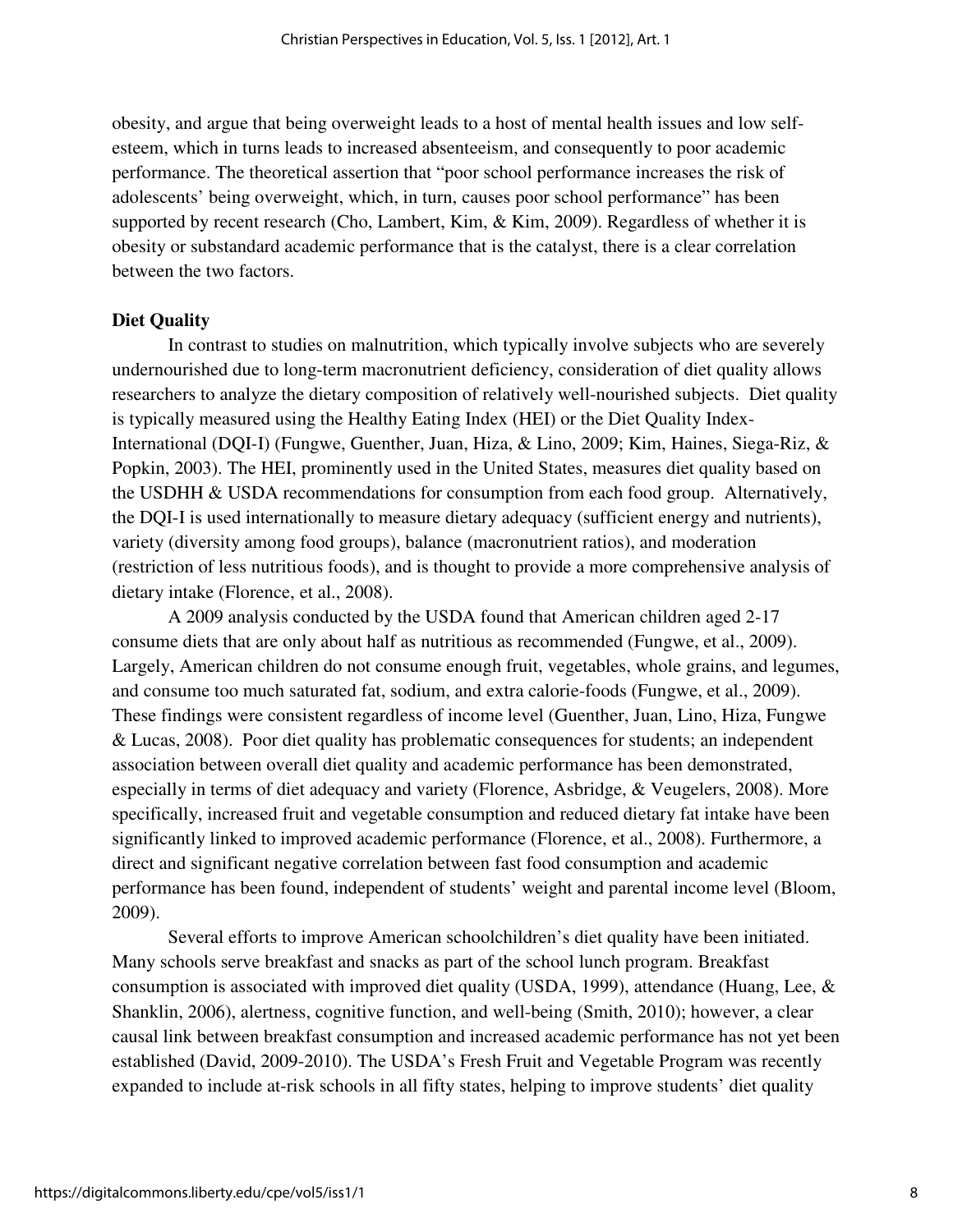through increased fruit and vegetable consumption (Briggs, Mueller, & Fleishhacker, 2010; Jyoti, Frongillo, & Jones, 2005). Further, qualitative data reports show perceived increases in student attentiveness and decreases in hunger and obesity (Buzby, Guthrie, & Kantor, 2003). Use of multivitamin supplements to improve the quality of school-age children's diets showed no correlation to improved academic performance (Perlman, Worobey, Maillet, Tougher-Decker, Hom, & Smith, 2010). The importance of consuming a diet with ample nutrient-dense foods is suggested in these studies.

#### **Summary of Factors Regarding Food and Academic Performance**

 The human brain needs sufficient energy – specifically glucose – and a variety of micronutrients to perform cognitive functions. A long-term deficiency of any or numerous macro- or micro-nutrients causes malnutrition and consequential cognitive impairment, the extent of which depends on the duration and degree of the malnourishment and the timing of its occurrence in development. In the United States, macronutrient malnutrition (i.e., starvation) is rare, but the diets of America's schoolchildren lack quality as measured by adequate and varied consumption of fruits, vegetables, and whole grains, and moderation of saturated fats and extra-calorie foods. Therefore, it can be inferred that U.S. students' brains are often malnourished, as they are undersupplied of the micronutrients needed for effective cognition.

 Improvements in the nutritional quality of students' diets are associated with academically beneficial gains, but have not been repeatedly and causally correlated to increased academic achievement. Concrete links between food consumption – either at large or in specific foods – and academic performance have not been established, likely because of the complex nature of the variables, the abundant confounders, and the longitudinal design necessary to understand the enduring effects. In general, however, it is clear that consistently eating sufficient quantity and variety of nutrient-dense foods will improve children's diet quality, and consequentially reduce the potential for the cognitive impairments associated with malnutrition.

#### **Practical Implications for Educators**

 A positive correlation exists between appropriate level and quality of food intake and academic performance. Educators should be aware of and instrumental, where possible, in encouraging initiatives that foster this relationship. A consideration of several practical implications are discussed below:

1. Arguably, the most pressing issue that stems from this research involves schoolchildren's diet quality. Research about the human brain's nutritional needs, coupled with recent data that demonstrate generally poor diet quality and suggest cognitive malnutrition, compel corrective action. In the United States, where food is plentiful and government readily subsidizes children's nutritional needs, the logical course of action is to focus on improving the quality of children's diets. The School Lunch Program, along with extensions into breakfast, snacks, and summer feeding programs, makes nutritious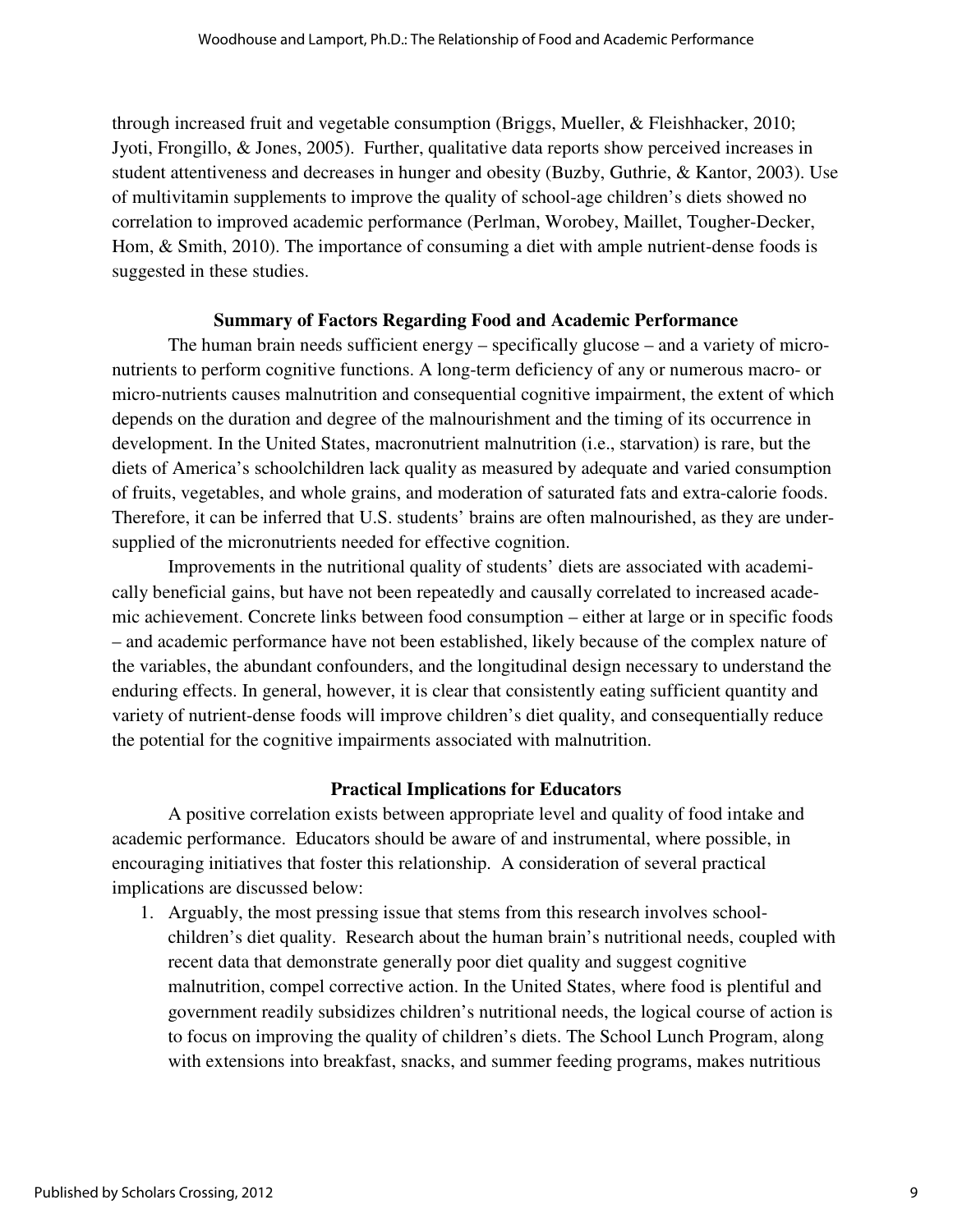and varied meals accessible to children (David, 2009-2010). A more concerted effort at implementing these programs may be warranted.

- 2. Recent data revealing students' diets average only half of the recommended nutrients raise concern about the effectiveness of the School Lunch Program in meeting children's dietary needs for optimal cognitive function (Guenther, Juan, Lino, Hiza, Fungwe, & Lucas, 2008). Possible explanations for this incongruity include discrepancies in schools' compliance to the national dietary recommendations, variations in the school lunch items students choose to eat, and children's dietary habits outside of school. Each school district should evaluate its policies and practices regarding these programs. Nutritional education programs are often suggested, but many educational systems find it difficult to incorporate an untested program into an already rigorous curriculum with high-stakes accountability measures.
- 3. Changing the dietary habits of children is difficult enough, but it is virtually impossible without simultaneous parental intervention, as students' home environment determines food that is available and shapes eating patterns. Where possible, schools should not hesitate to implement nutrition reform and promote it to families and the communities because food choices are highly personal and somewhat sensitive in nature. Even with data suggesting a correlation between nutrition and academic performance, schools may justifiably feel uncomfortable and unqualified to recommend dietary changes. Additionally, opinions about "healthy" eating vary greatly among persons, families, communities, and cultures, so promoting specific food choices would likely be contentious.
- 4. The wide ranges of recommended macronutrient-ratio intake and food group consumption further complicate the issue. For example, some researchers (Lieberman, Spring, & Garfield, 1986) recommend high-protein intake, as they believe carbohydrate foods cause more sleepiness, and therefore academic difficulties, than do protein foods. Conversely, other researchers (Graham, 2006) promote a high-carbohydrate diet based primarily on fruit, as fruit provides a nutrient-dense form of glucose that fuels the brain with an efficient and steady source of energy and nutrients. Likely, a viable resolution lies somewhere between the two extremes; finding acceptable common ground will depend on an agency with the expertise and resources to research and publicly promote dietary changes that correlate to improved cognition. Additional research might be useful to further resolve the divided opinions about diets and food intake.
- 5. Food is essential to academic performance because it provides the energy necessary for cognition. Malnutrition from long-term underconsumption of macronutrients is uncommon in the United States; rather, U.S. malnutrition is typically manifested in underconsumption of nutrient-dense foods that provide the macro- and micro-nutrients to fuel optimal cognitive function. Improving children's diet quality by increasing their consumption of fruits, vegetables, and whole grains, and reducing their intake of saturated fats and extra-calorie foods will provide more adequate energy and nutrients for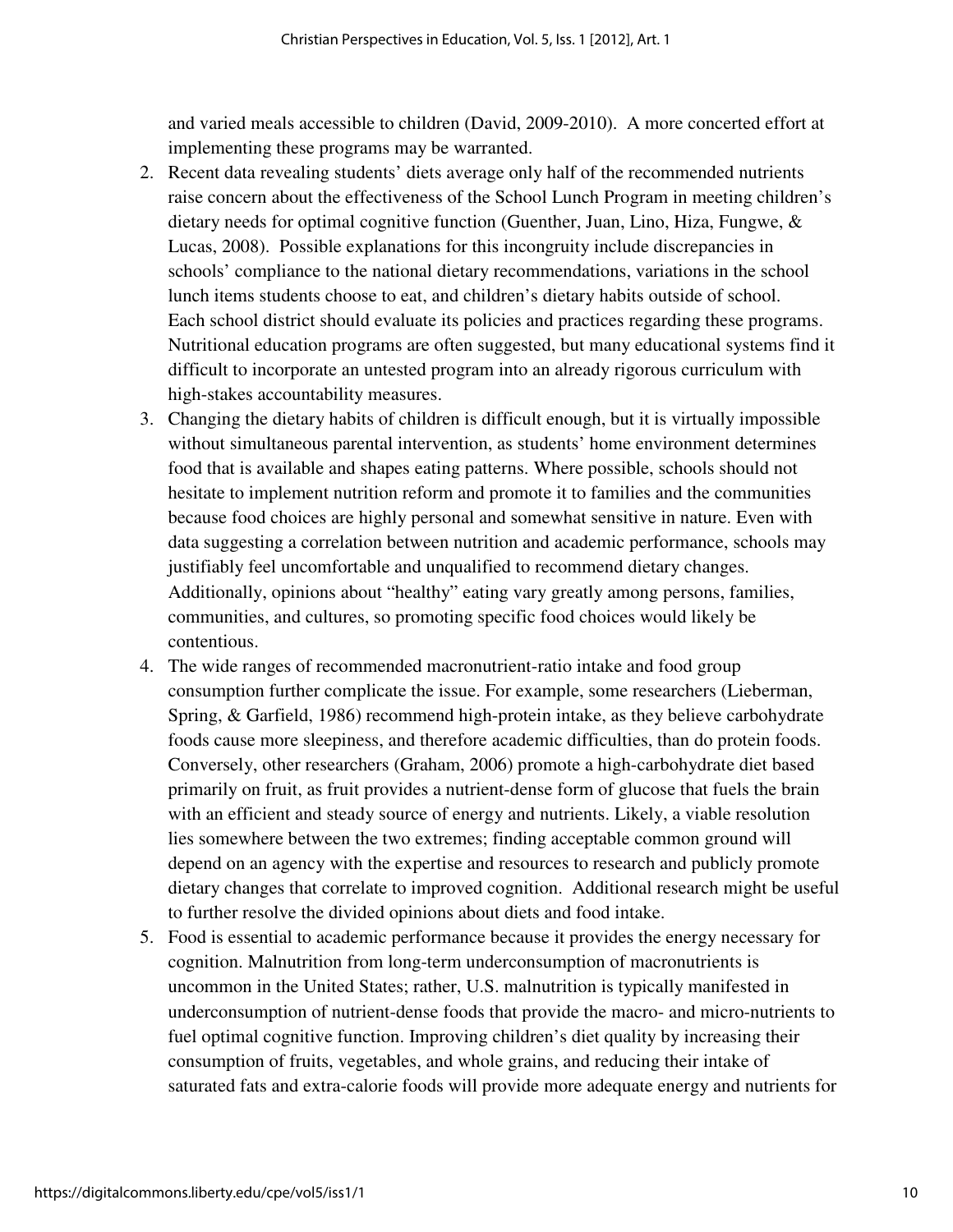the brain, though further research is needed to determine the extent of the relationship between healthy food and increased academic performance.

- 6. The complexities involved in studying the long-term effects of children's nutrition on their academic performance leave little established research demonstrating a causal relationship between the two; however, performance gains in related academic behaviors are better documented.
- 7. Additional research is needed to determine if specific foods or food groups will increase academic achievement, and if the national recommendations for nutrient consumption promote academic achievement as written. Synthesis of this type of research with information about nutritional neuroscience may provide improved nutrition education to school policymakers, information for the general public, and practices among American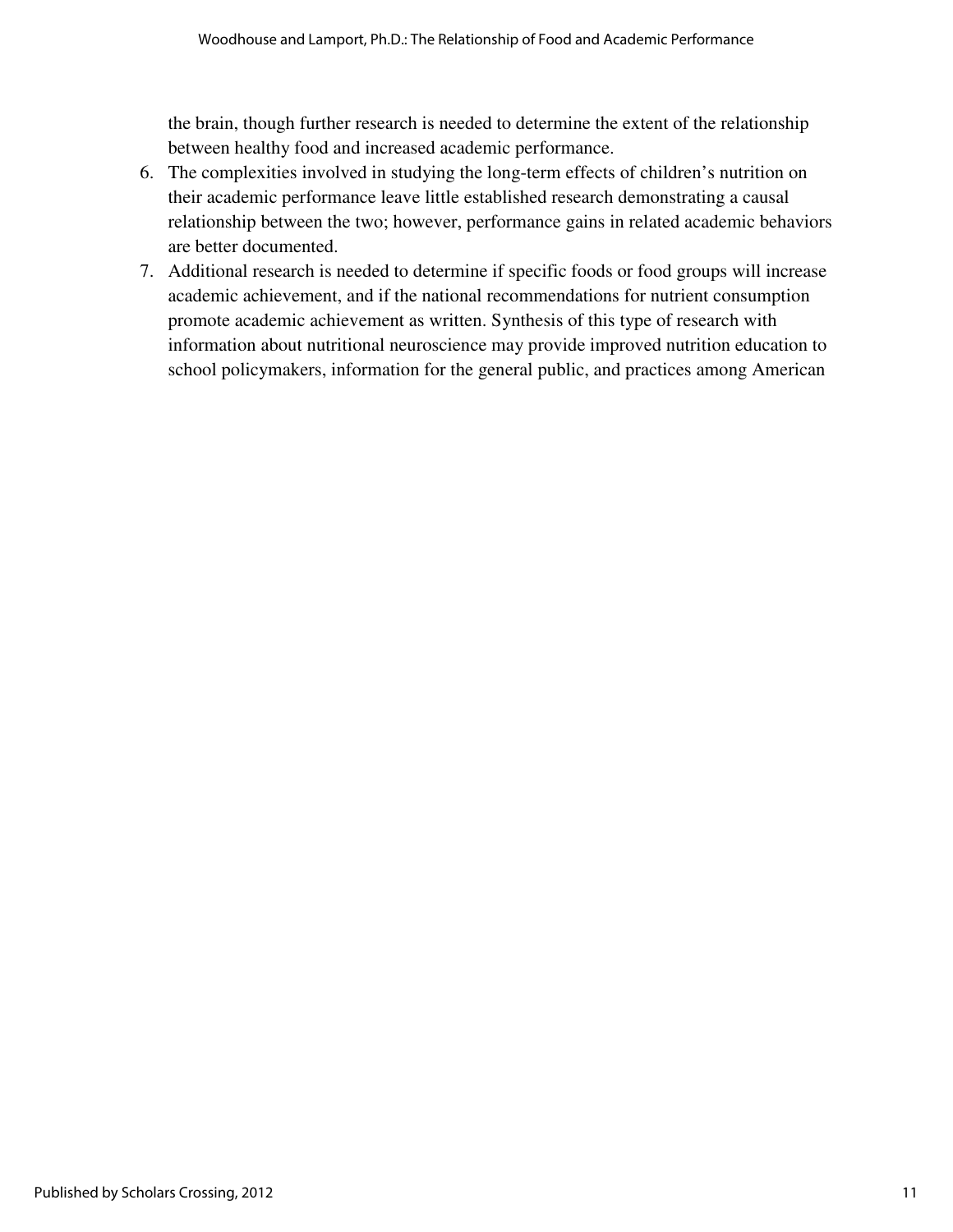#### **References**

- Aanstoos, C. M. (2010). Hierarchy of needs. *Salem health: Psychology and mental health* (Vol. 3). N.A. Piotrowski (Ed.). Pasadena, CA: Salem Press.
- Allen, L. H. (1990). Functional indicators and outcomes of undernutrition. *The Journal of Nutrition (120)*, 924-932. Retrieved from http://jn.nutrition.org.
- Armstrong, A. (2010). Myths of poverty, realities for students. *The Illinois School Board Journal*, 77, 13-20*.* Retrieved from http://www.iasb.com/journal/j111209\_02.cfm.
- Bloom, A. (2009, May 22). Revealed: Fast food diet can result in slow-brain children. *Times Educational Supplement*, pp. N&O8.
- Briggs, M., Mueller, C. G., & Fleischhacker, S. (2010). Position of the American dietetic association, school nutrition association, and society for nutrition education: Comprehensive school nutrition services. *Journal of the American Dietetic Association, 110*, 1738-1749. doi: 10.1016/j.jada.2010.08.035.
- Buzby, J. C., Guthrie, J. F. & Kantor, L. S. (2003). Evaluation of the USDA fruit and vegetable pilot program: Report to congress. (USDA-ERS, Publication No. E-FAN-03-006). Washington D.C.: United States Government Printing Office.
- Cho, S.-H., Lambert, D. M., Kim, H. J. & Kim, S. G. (2009). Overweight Korean adolescents and academic achievement. *Journal of Family and Economic Issues, 30*, 126-136. doi:10.1007/s10834-009-9147-x.
- Dauncey, M. J. (2009). New insights into nutrition and cognitive neuroscience. *Proceedings of the Nutrition Society (68)*, 408-415. doi: 10.1017/S0029665109990188.
- David, J. L. (2009-2010). What research says about school meals and learning. *Educational Leadership*, 88-89. Retrieved from http://www.ascd.org.
- Davis, B., Melina, V., & Berry R. (2010) *Becoming raw: The essential guide to raw vegan diets*. Summertown, TN: Book Publishing Company.
- de Jager, C. A. & Kovatcheva, A. (2010). Summary and discussion: Methodologies to assess long-term effects of nutrition on brain function. *Nutrition Reviews, 68(suppl. 1),* S53-S58. doi: 10.1111/j.1753-4887.2010.00332.x
- Dobbing, J. (1985). Infant nutrition and later achievement. *The American Journal of Clinical Nutrition (41)*, 477-484. Retrieved from http://www.ajcn.org.
- Florence, M. D., Asbridge, M., & Veugelers, P. J. (2008). Diet quality and academic performance. *Journal of School Health, 78*(4), 209-215. Retrieved from http://www.ncbi. nlm.nih.gov/pubmed/18336680.
- Frongillo, E. A., Jyoti, D. F., & Jones, S. J. (2006). Food stamp program participation is associated with better academic learning among school children. *The Journal of Nutrition, 136*, 1077-1080. Retrieved from http://jn.nutrition.org.
- Fungwe, T., Guenther, P. M., Juan, W. Y., Hiza, H., & Lino, M. (2009). The quality of children's diets in 2003-04 as measured by the healthy eating index-2005. *USDA CNPP: Nutrition*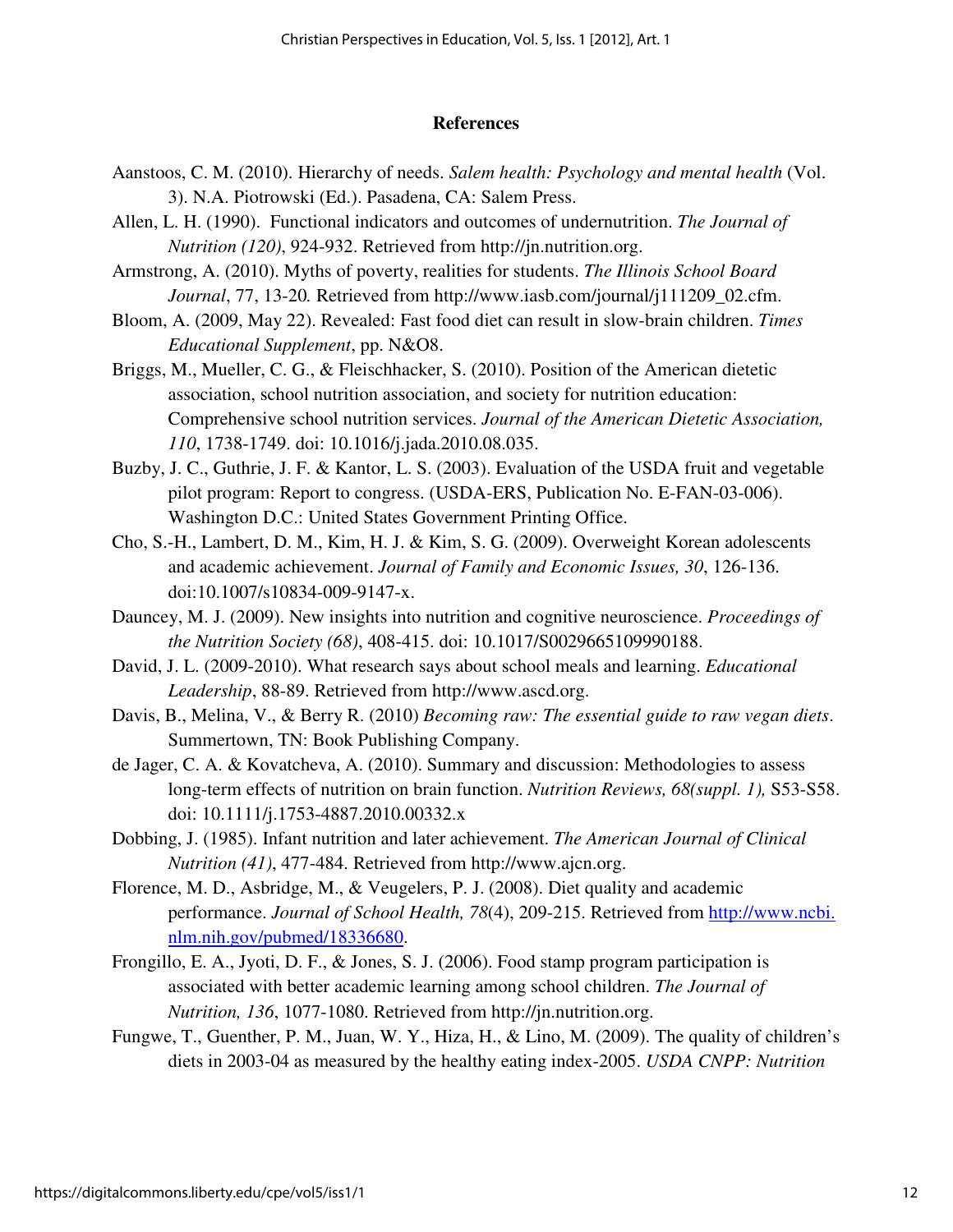*Insight, 43*. Retrieved from http://www.cnpp.usda.gov/Publications/NutritionInsights/ Insight43.pdf.

- Gomez-Pinilla, F. (2008). Brain foods: The effects of nutrients on brain function. *National Review of Neuroscience, 9*(7), 568-578. doi: 10.1038/nrn2421.
- Gopnik, A., Meltzoff, A. N., Kuhl, P. K. (1999). *The scientist in the crib: Minds, brains, and how children learn*. New York, NY: William Morrow and Company, Inc.
- Graham, D. N. (2006). *The 80/10/10 diet*. Decatur, GA: FoodnSport Press.
- Guenther, P. M., Juan, W. Y., Lino, M., Hiza, H., Fungwe, T., & Lucas, R. (2008). Diet quality of low-income and higher income Americans in 2003-04 as measured by the healthy eating index-2005. *USDA CNPP: Nutrition Insight, 42*. Retrieved from http://www.cnpp. usda.gov/Publications/NutritionInsights/Insight42.pdf.
- Gustafson, N. (2010). Nutrition and mental health. In *Encyclopedia of Mental Disorders.* Retrieved http://www.minddisorders.com/Kau-Nu/Nutrition-and-mental-health. html.
- Healy, J. M. (2004). *Your child's growing mind*. New York, NY: Broadway Books.
- Helland, I. B., Smith, L., Saarem, K., Saugstad, O. D., & Drevon, C. A. (2003). Mental supplementation with very-long-chain n-3 fatty acids during pregnancy and lactation augments children's IQ at 4 years of age. *Pediatrics (111)*1, e39-e44. Retrieved from http://www.pediatrics.org.
- Hollar, D., Messiah, S. E., Lopez-Mitnik, G., Hollar, L., Almon, M., & Agatston, A. S. (2010). Effect of a two-year obesity prevention intervention on percentile changes in body mass index and academic performance in low-income elementary school children. *American Journal of Public Health, 100*, 646-653. doi: 10.2105/AJPH.2009.165746.
- Huang, H., Lee, K-I. & Shanklin, C. W. (2006). Evaluation of the free school breakfast program in St. Joseph, Missouri. *The Journal of Child Nutrition and Management (1).* Retrieved from http://docs.schoolnutrition.org.
- Jyoti, D. F., Frongillo E. A., & Jones, S. J. (2005). Food insecurity affects school children's academic performance, weight gain, and social skills. *The Journal of Nutrition, 135,*  2831-2839. Retrieved from http://jn.nutrition.org.
- Kagan, S. & Kagan, M. (2009). *Kagan cooperative learning*. San Clemente, Kagan Publishing.
- Kazal, L. A. (2002). Prevention of iron deficiency in infants and toddlers. *American Family Physician (66)*7, 1217-1224. Retrieved from http://www.aafp.org/afp
- Kim, S., Haines, P., Siega-Riz, A.M., & Popkin, B. (2003). The diet quality index-international (DQI-I) provides an effective tool for cross-national comparison of diet quality as illustrated by China and the United States. *The Journal of Nutrition (133)*, 3476-3484.
- Kretchmer, N., Beard, J. L., Carlson, S. (1996). The role of nutrition in the development of normal cognition. *The American Journal of Clinical Nutrition (63)*, 997S-1001S. Retrieved from http://www.ajcn.org.
- Lieberman, H. R., Spring, B. J. & Garfield, G. S. (1986). The behavioral effects of food constitutents: Strategies used in studies of amino acids, protein, carbohydrate and caffeine. *Nutrition Reviews*, 61-70.